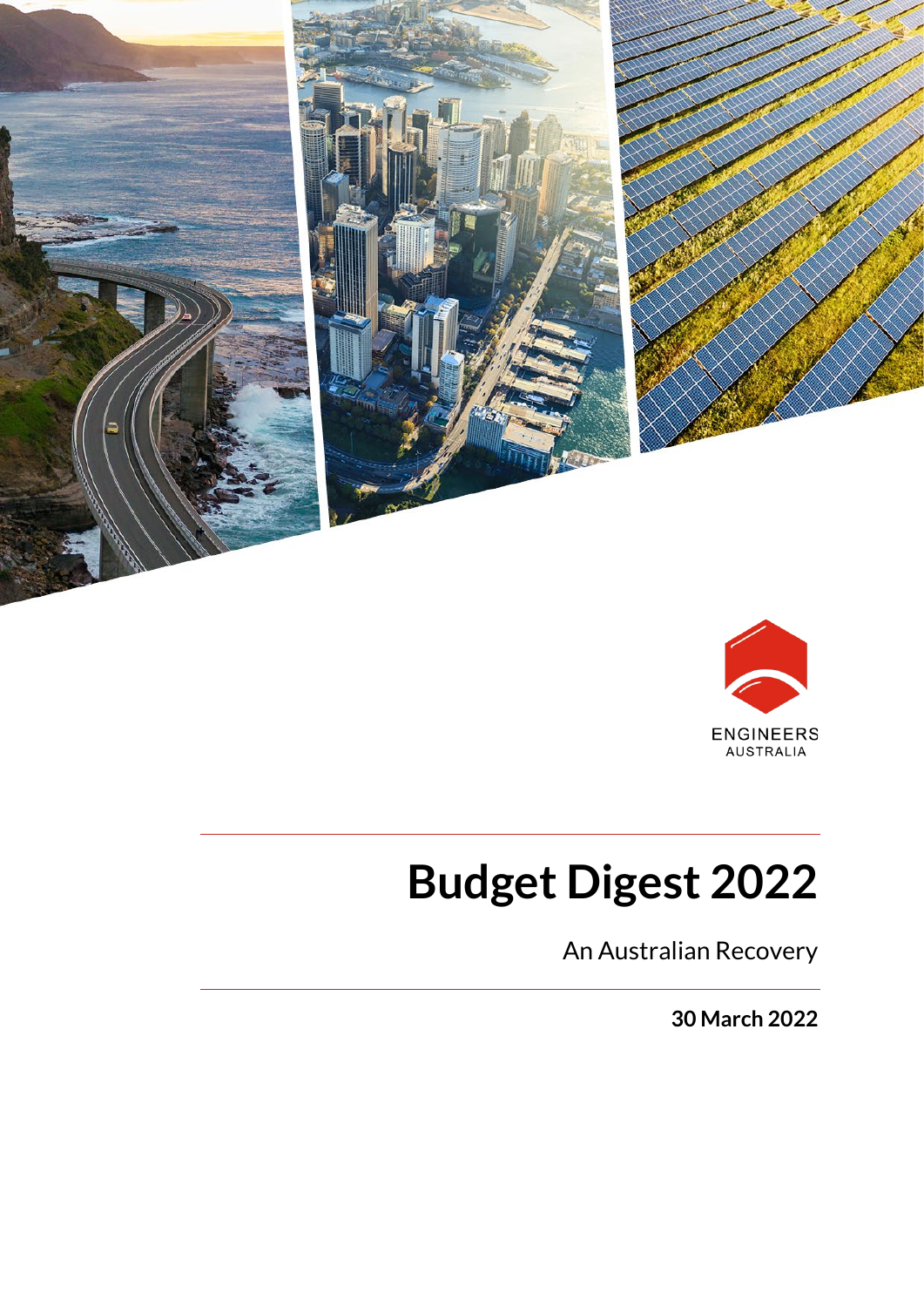

Federal Budget 2022

Author: Philip Longley © Institution of Engineers Australia 2022

All rights reserved. Other than brief extracts, no part of this publication may be reproduced in any form without the written consent of the publisher. The report can be downloaded at www.engineersaustralia.org.au

Engineers Australia 11 National Circuit, Barton ACT 2600 Tel: 02 6270 6555 Email[: policy@engineersaustralia.org.au](mailto:policy@engineersaustralia.org.au) 

www.engineersaustralia.org.au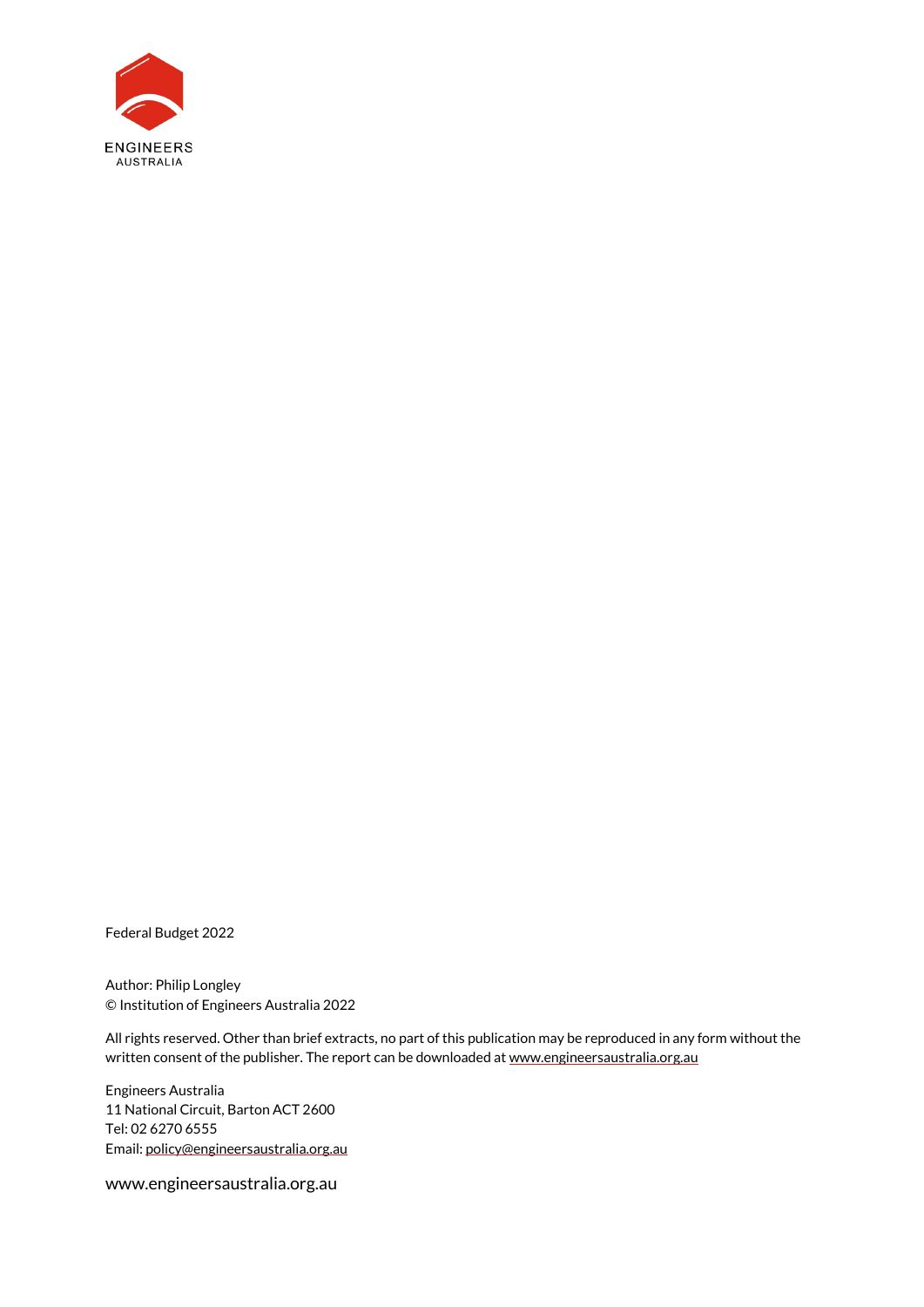### **1.0 Executive summary**

*'Australians have been tested [through] droughts, fires, floods, and a global pandemic'* - Treasurer Frydenberg

The 2022-23 budget puts engineers at the forefront in delivering Australia's economic recovery, building resilient communities and responding to global instability. The challenges outlined by the Treasurer require significant action by the engineering profession to problem-solve some of the toughest issues facing communities across Australia.

It has been encouraging to see action on a number of Engineers Australia's key recommendations such as:

- 1. The use of infrastructure investment to power economic recovery. This budget includes \$17.9 billion in additional funding, bringing the total infrastructure pipeline to \$120 billion over ten years.
- 2. Build sovereign capability by investing in advanced manufacturing and reform procurement processes to involve more small to medium sized Australian businesses. A defence capability plan has been announced worth more than \$270 billion over a decade supporting a growing workforce and procurement reform has been delivered.
- 3. Support the commercialisation of engineering innovation by empowering engineers to innovate and keep Australians at the cutting edge of technology. The government has announced \$2.2 billion to support commercialisation and reformed employee shareholder schemes in line with other world-leading start-up ecosystems.

Despite encouraging levels of investment and select reforms to encourage innovation, there remains a serious lack of focus on several critical areas both for the engineering profession and Australia:

- Engaging with the skills gap at the tertiary level. Government initiatives in this space such as the \$12 billion for a National Skills Agreement to support vocational education and training misses the fact that many projects requiring apprentices and 'tradies' require engineers for projects to be greenlighted. (Section 2.0)
- Defence and infrastructure spending must continue to put Australian businesses at the centre of delivering on these projects to enhance our sovereign capability and allow for local industry and skills to develop. (Section 3.0)
- Action on climate change remained negligible with no structural reform or investment to support Australia meeting our 2050 net-zero commitment. (Section 4.0)

The last three years have illustrated to the government how central the engineering profession is in delivering on headline government projects, building community resilience and responding to disasters, supply chain vulnerability and the pandemic. The 2022-23 budget recognises this significant contribution and will continue to rely on engineers to deliver real solutions for the benefit of the community.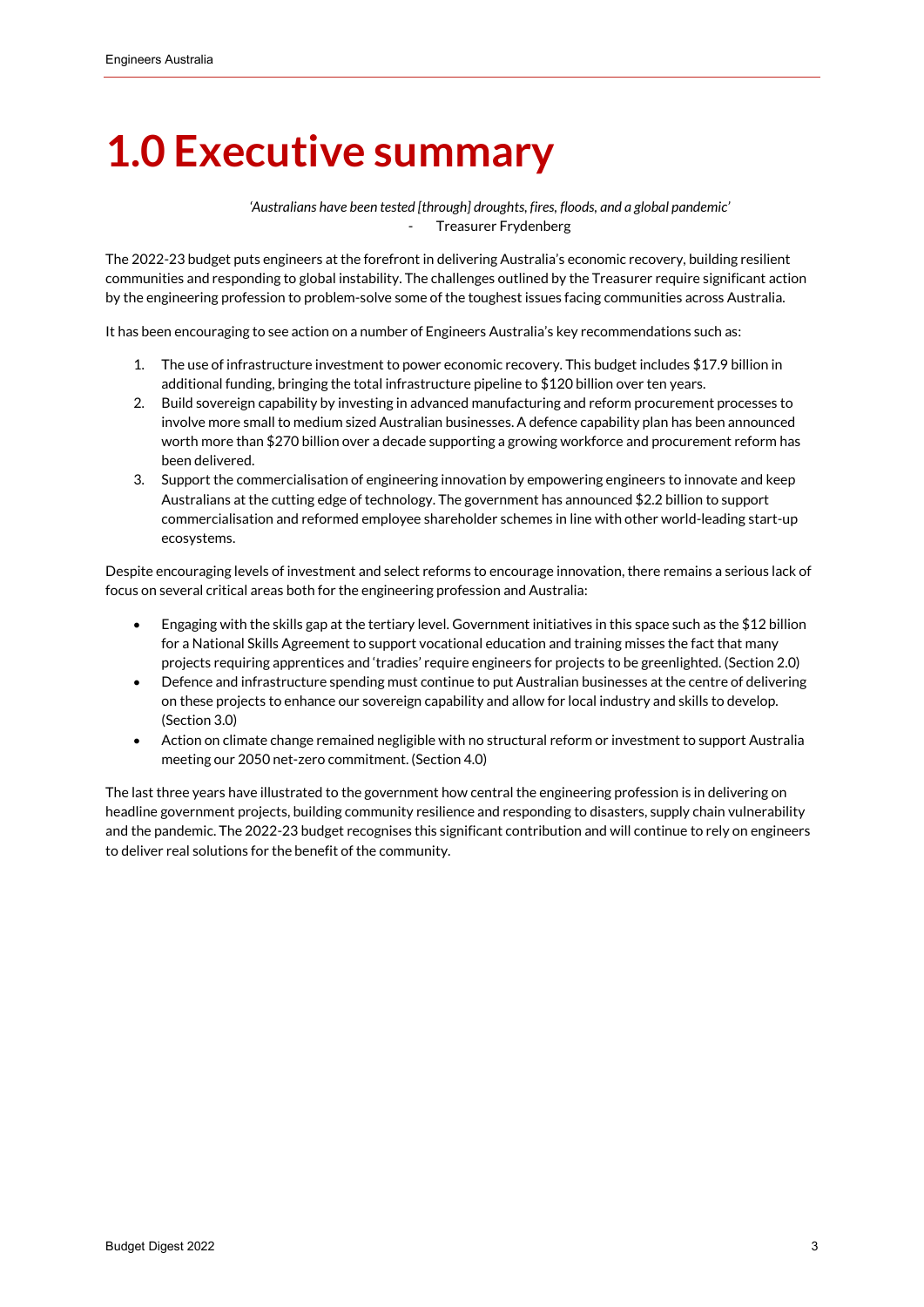### **2.0 Invest in people**

*'Skilling Australians is part of our plan for a stronger future'*

- *Treasurer Josh Frydenberg*

COVID-19 put engineers on the frontline as the profession was called on to rapidly solve the challenges facing Australia. It was ultimately engineers who had to engage with vulnerable supply chains, the manufacture of critical goods, empowering businesses to pivot online, and delivering on a range of government initiatives. Even before the pandemic, there were an insufficient number of engineers to deliver on existing projects or meet private sector demand. As we seek to rebuild lost lives and communities in the wake of floods and fires alongside COVID-19, that demand has only grown. Whilst the government has acted on several recommendations made by Engineers Australia, significant action by government is required if we as a nation can continue to build resilient communities and have an agile response to growing instability.

Headline investments include:

- \$12 billion over five years for a National Skills Agreement to support vocational education and training.
- \$2.4 billion over five years for a new Apprenticeships Incentive System.
- \$365.3 million over five years to extend the Boosting Apprenticeship Commencements wage subsidy.
- \$22.5 million to expand eligibility for the Australian Apprenticeship Support Loans.

### 2.1 Implemented recommendations

It was encouraging to see Engineers Australia's recommendations implemented concerning increasing investment in training as a way to combat the skills deficit. Whilst this is a partial solution to the skills shortage more attention needs to be given to tertiary level skills. Engineers work closely with a variety of professions, those with vocation training foremost amongst them. There is a professional symbiosis between engineers and tradies with a skills deficiency in one affecting the other. Given that, Engineers Australia looks forward to continuing our collaboration with the Skills Commissioner to drive outcomes for the profession.

A critical deficiency identified by Engineers Australia were poor rates of commercialising domestic engineering innovation when compared with the rest of the OECD. Part of the solution to this challenge is a skills and training gap where technically proficient engineers are given commercial opportunities. The Treasurer's announced 'funding to drive collaboration between universities, CSIRO and industry' to 'rapidly commercialise technology' is encouraging. As outlined in section 3.1 (Build Sovereign Capability) procurement reforms and increasing the opportunities for domestic SMSs provides more scope for local for engineers and graduates to upskill and innovate. That being said, Engineers Australia continues to recommend that STEM start-ups be kept at the forefront of one's mind to drive innovation, new businesses and job creation.

#### 2.2 Outstanding recommendations

Whilst the government is highlighting the lowest unemployment in 50 years at below 4% as a testament to their economic management, this simultaneously indicates a deepening skills deficit for the engineering profession. To deliver on the infrastructure and defence projects the government has announced requires a sufficiently large pool of trained and experienced engineers without which they risk stagnating, going over budget, or being left undelivered altogether.

A partial solution to filling the demand for experienced engineers in Australia can be a built-in to the procurement process by requiring firms who have successfully bid for government contracts to create places for new engineering graduates. Reducing the outflow (as per the diagram below) of qualified engineering and STEM graduates out of the profession is a key opportunity to drive the competency and skills base domestically in Australia. Coupling this with reform in Australia's skilled migration to attract and retain engineering migrants must remain a goal of our immigration system to supplement our domestic skills base.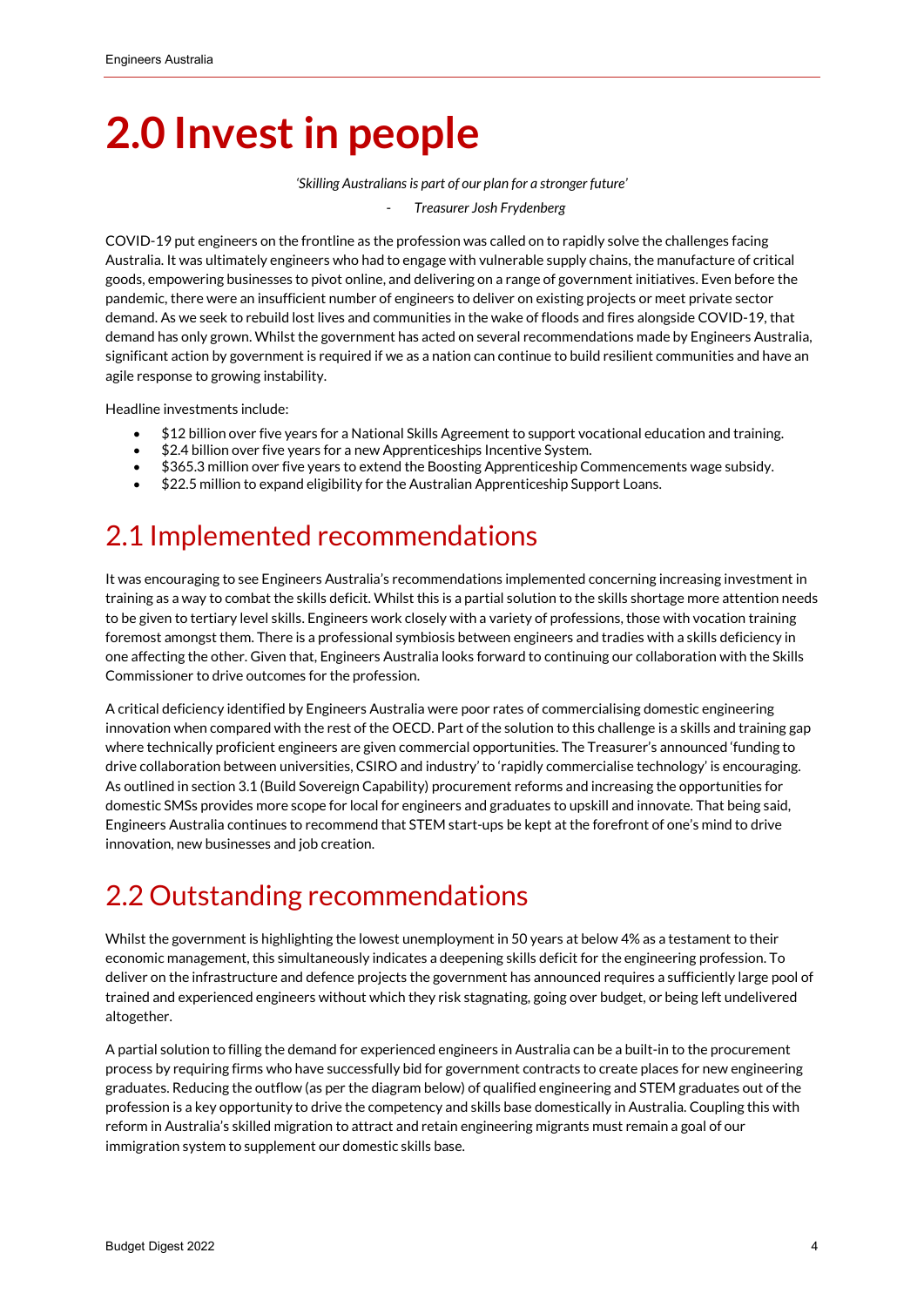Government subsidies for 15,000 training places for the aged care profession and to upskill those already in the sector is a model which could be readily applied to the engineering profession in high-demand fields. Whilst this could be used as an interim solution to meet short-term demand and to pivot the skills of existing engineers, it will not solve the structural skills shortage facing Australia. Developing a pipeline of STEM capable students begins at school and requires end-to-end engagement by the federal government in collaboration with industry, State and Territory governments, and the profession to refine our education system to meet demand.

In Treasurer Frydenberg's budget address he indicated the importance of 'delivering on our record infrastructure pipeline is a vital plan for a stronger future'. Critical for that delivery to occur and to meet the expectations of government, further action needs to be taken to address the skills shortage including measures to attract and retain skilled migrants. Addressing barriers to employment for highly skilled engineers coming to Australia remains an important part of the solution to dealing with this skills shortage.

#### **Inflows and Outflows** of Professional **Engineers 2019**



Australian Engineering Higher Education Statistics 2009-2019, Australian Council of Engineering Deans, December 2020 & King, I Morking Paper: Pipelines into Professional Engineering Occupations, Australian Council of Engineering Deans, December 2021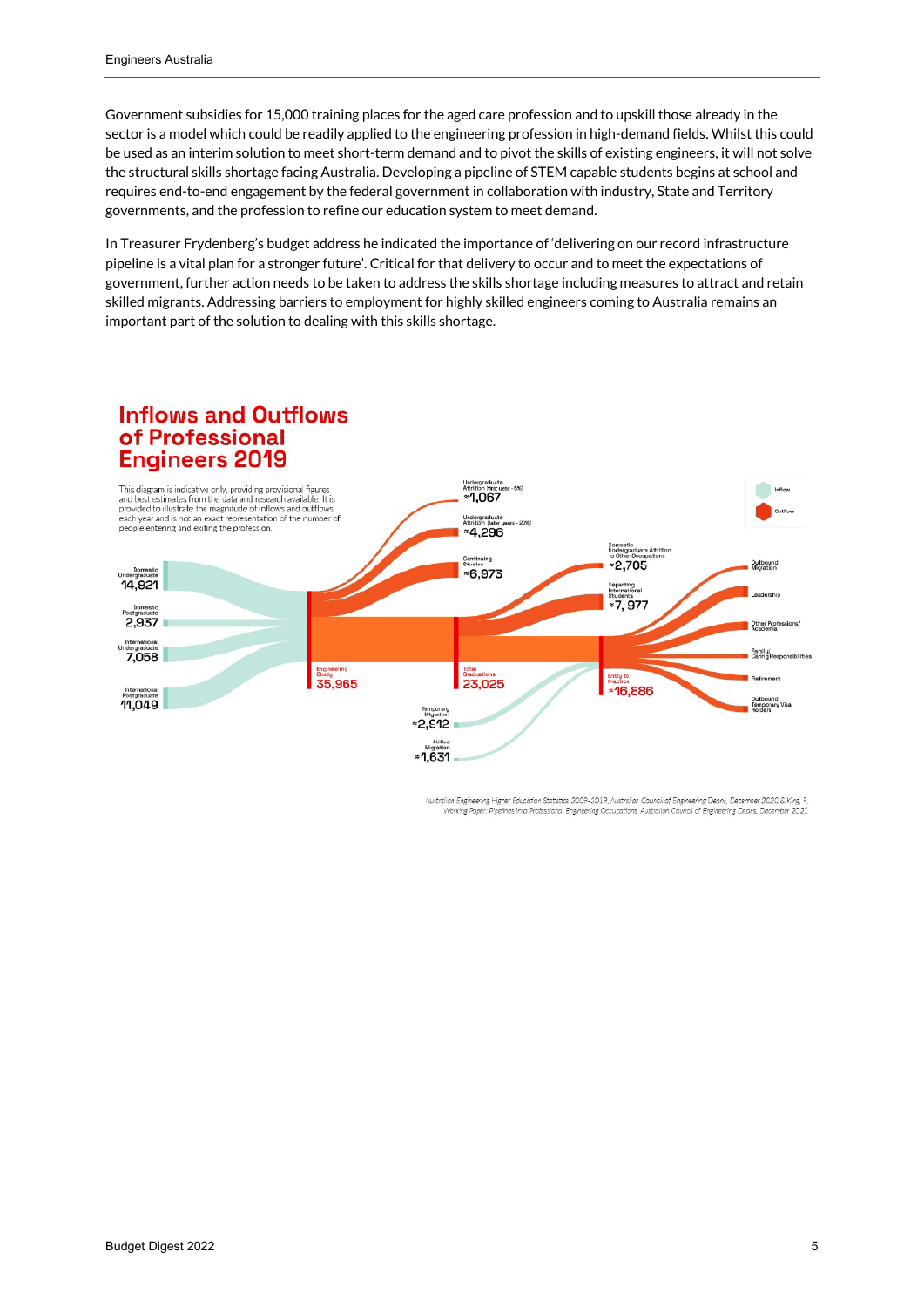### **3.0 Build sovereign capability**

*'A modern resilient manufacturing sector is part of our plan for a stronger future'* - Treasurer Josh Frydenberg

The government has clearly heeded calls for increasing Australia's sovereign capability in light of supply chain vulnerability and global instability. Infrastructure investment is commendable but must be matched with a focus on improving productivity in the sector. Engineers Australia's forthcoming Infrastructure Productivity Directions Paper (2022) will outline this in detail and remains an area of improvement.

Developing an advanced defence manufacturing sector clearly remains a national priority. Regardless of the outcome at the next election, it is likely that this national focus will remain. Engineers Australia remains a strong advocate for the development of advanced manufacturing in defence and in other sectors. The \$270 billion defence package over 10 years is impressive and indicates a long-term recognition of a world that is 'less stable' and requires us to 'invest more in the defence of our nation'. However, ensuring the funds are responsibly spent to maximise the benefit to local industry, in the development of a local workforce and to deliver projects on time and on budget will be the real challenge.

Headline investments include:

- \$1 billion for advanced manufacturing and developing supply chain resilience.
- \$17.9 billion for transport infrastructure with a focus on: road, rail and community infrastructure.
- \$9.9 billion over a decade to grow Australia's cyber and intelligence capabilities.

### 3.1 Implemented recommendations

Engineers Australia made a concerted effort to engage government for procurement reform that is more inclusive of small to medium sized enterprises (SMEs). This is an integral part of creating supply chain resilience, driving our defence manufacturing industry, and enhancing innovation ecosystems. By increasing the threshold at which SME's can participate in the procurement process from \$200,000 to \$500,000 it provides more opportunities for Australian engineers and the industry at large.

Whilst this change is encouraging, Engineers Australia calls on the Government to continue this reform agenda by applying this principle to non-defence contracts. We similarly recommend government continue to examine the efficiency of local content requirements to support the domestic defence and aerospace industry.

In addition to procurement reform the government continues to execute on it's commitment in developing a defence manufacturing sector broadly in-line with recommendations made by Engineers Australia. Building in-house defence manufacturing capability forms an important part of Australia's response to global instability and enhancing our crisis management capabilities.

Engineers Australia has called for a long-term vision and investment in the defence and advanced manufacturing space. It was encouraging to see this articulated with more detail than before in building Australia's sovereign capability. Ensuring the significant funding is effectively spent will be a challenge, however, the government has taken a number of encouraging steps in this regard.

### 3.2 Outstanding recommendations

Skills shortages as per section 2.0 will continue to hamper efforts by the government and private sector to build sovereign capability through advanced manufacturing. Similarly, Engineers Australia recommends the government support efforts to streamline and centralise government grants for research and development including reducing the time between a grant being allocated to a business or start-up and funds being transferred to a 30-day maximum.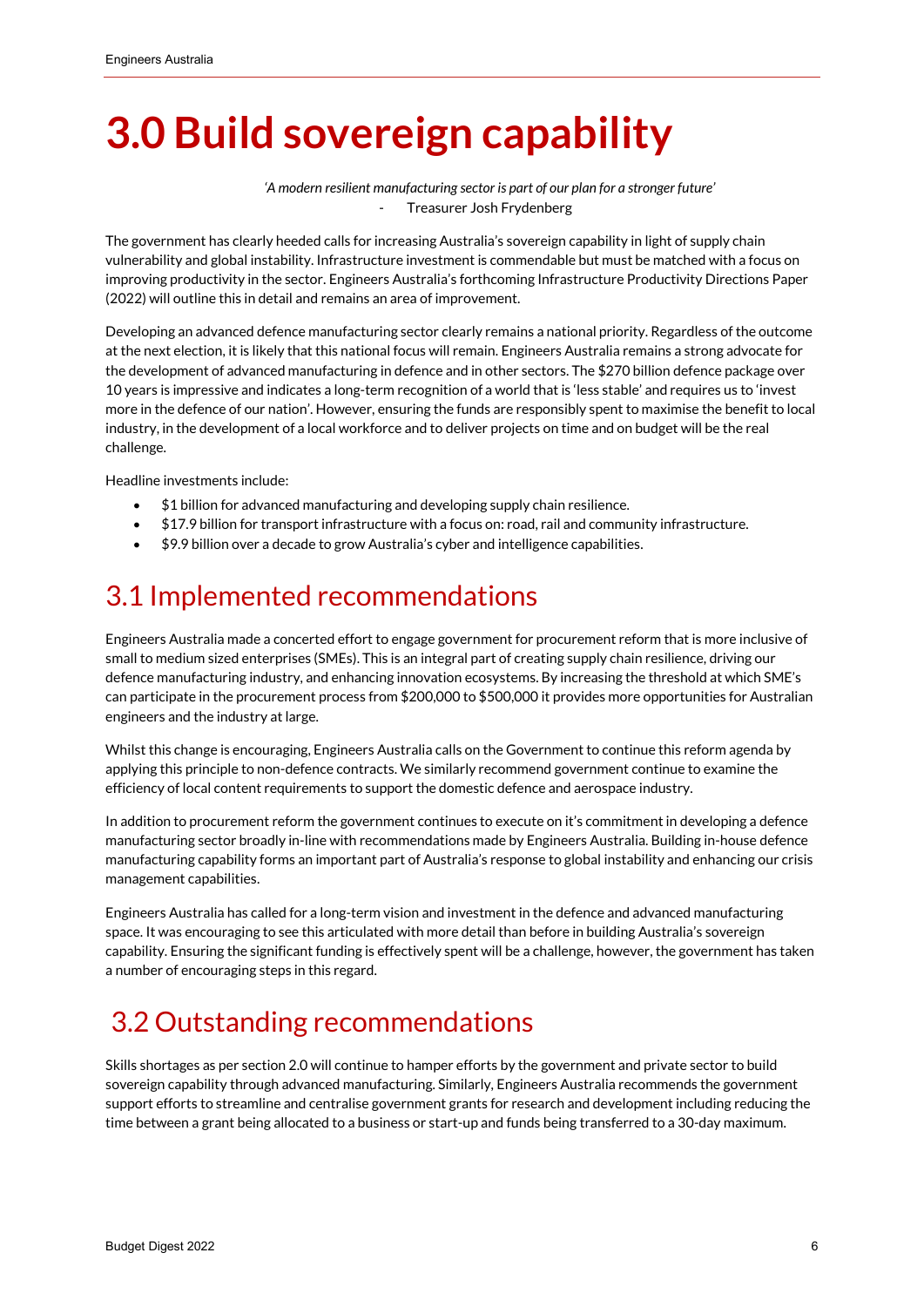A core engine of economic growth for the Australian economy is innovation. Given that, there is room for further investment by the Federal Government to create additional innovation hubs centred around STEM start-ups which can build on current reforms centred around the commercialisation of Australian innovation.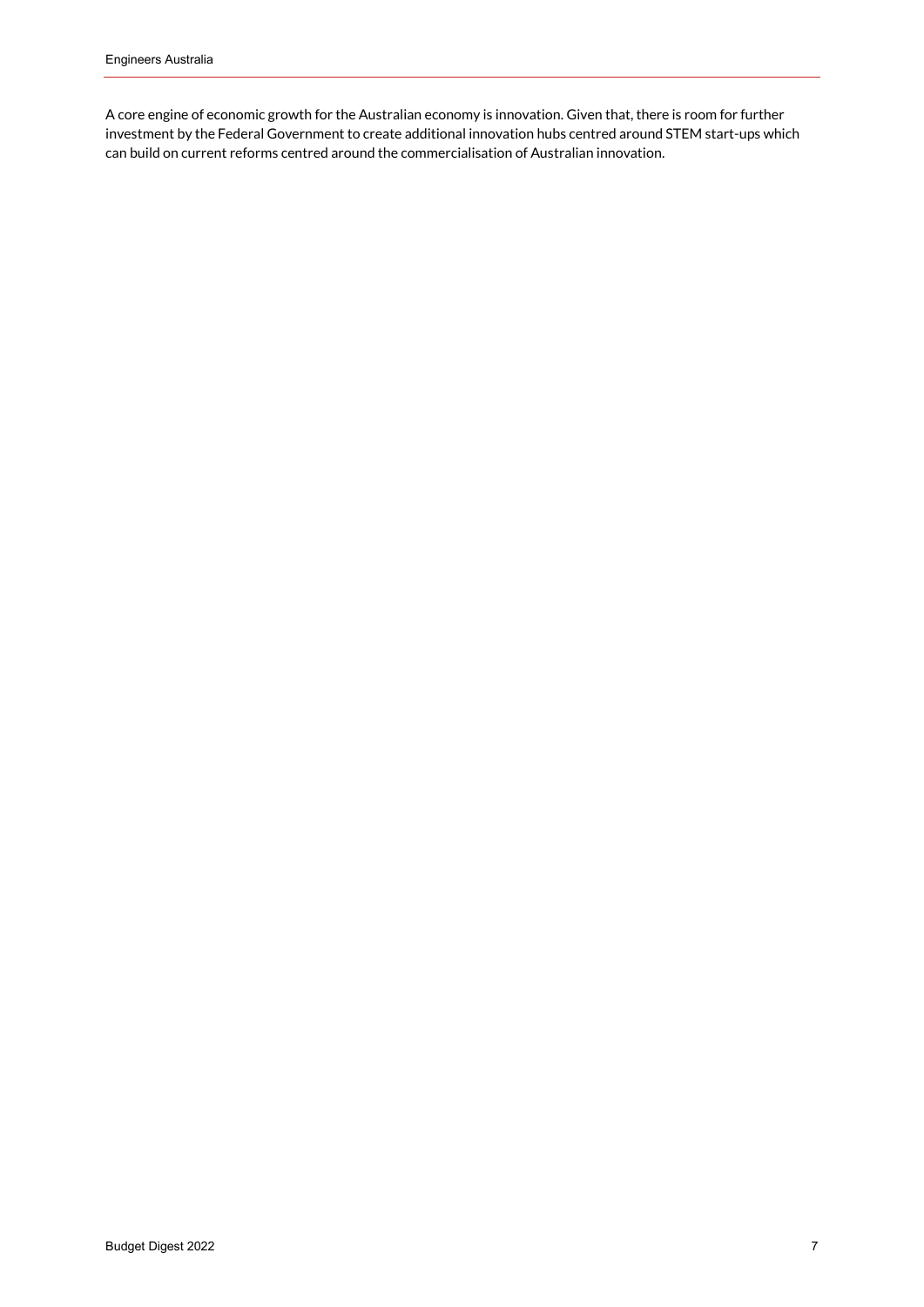### **4.0 Beat climate change**

*'Our government is safeguarding Australia's unique environment for future generations'* - Treasurer Josh Frydenberg

Climate change and increasing environmental sustainability were clearly not a focus area for the government in the 2022-23 budget. Engineers Australia continues to call for stronger climate action on emissions reduction, adaptation and resilience to provide industry certainty and participate in the decarbonisation of the global economy. Though an elevated focus on water security and management was encouraging, the scale of this investment is insufficient to adequately address concerns related to a more volatile climate.

Headline investments include:

- \$86 million to establish new forestry plantations.
- \$1 billion over eight years to protect and restore the Great Barrier Reef.
- \$44 million investment in water infrastructure, security, and management.

#### 4.1 Implemented recommendations

It was encouraging to see more detail around government support for hydrogen hubs and the use of LNG as a transitionary fuel. The continued emphasis on solar indicates a strong government focus in this area – the Treasurer repeating the much-used statistic that Australia has 'the highest uptake of rooftop solar in the world'.

One of Engineers Australia's budget recommendations was an increased focus on electric vehicle uptake and the use of stationary batteries. While this was not a feature for the budget, passing attention was given to it with Treasurer Frydenberg indicating further investment in 'battery', the 'use of microgrids' and 'small-scale renewable energy'. Such projects have the capacity to support sustainability local industry – a shift supported by Engineers Australia. Given continual and strong growth in demand for renewable energy domestically there is ample opportunity for government to support local jobs in this area with minimal investment.

Ongoing support for the growth of the domestic recycling industry, in light of export bans by Australia's traditional waste destinations, is encouraging. Though the government touted this as an achievement in budget 2022-23, it is not a new development. Such innovative initiatives combining climate action, jobs creation and engineering solutions are too few. Engineers Australia encourages the government to examine additional projects that can support action on climate change and drive local industry in this space.

#### 4.2 Outstanding recommendations

Australia's road fleet is one of the least efficent in the OECD, with the overwhelming majority of Australia's transport emissions coming from cars. Engineers Australia recomends the gradual implimentiation of new car emissions standards to support carmakers bringing electric and hybrid vehicles to Australia. These standards can be implemented on a 'fleet average' basis to accommodate higher-emitting models such as utes, with standards tightening as technologies improve. This simple, direct fix is already benefitting customers and the climate in most major vehicle markets. For Australia to stay internationally competitive and benefit from an increasingly decarbonised global economy, continued investment in climate change solutions are critical.

Engineers Australia further recommends the government build on its 2050 net zero emissions commitment by publishing a national emissions reduction strategy, including a more ambitious 2030 abatement target. This will create certainty for business and industry, and for planning around additional infrastructure and any skills gaps needed to deliver on these commitments.

Tax reform in relation to climate change is another outstanding area that Engineers Australia recommends the government examine. Given the raft of direct payments, fuel excise subsidies and tax breaks announced, there is an opportunity to provide further support for proactive businesses and communities looking to be more sustainable.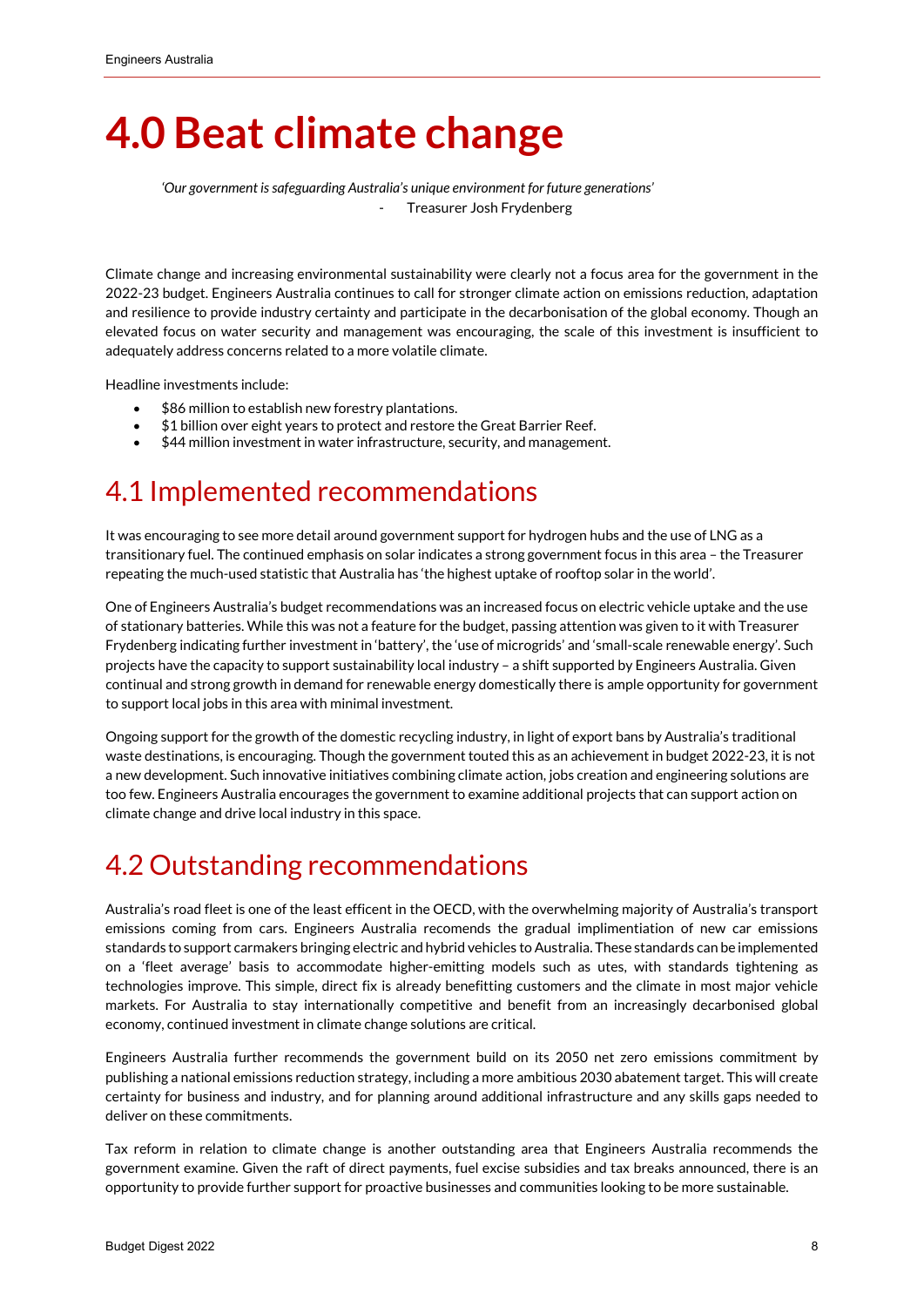Finally, whilst technology remains a critical part of the government's plan to reach our 2050 net zero commitment, detail is often lacking as to the specific technologies the government intends to rely on and – particularly - how this will be rolled out en masse. As a starting point, Engineers Australia recommends the government continue to look at investment in electric vehicle infrastructure.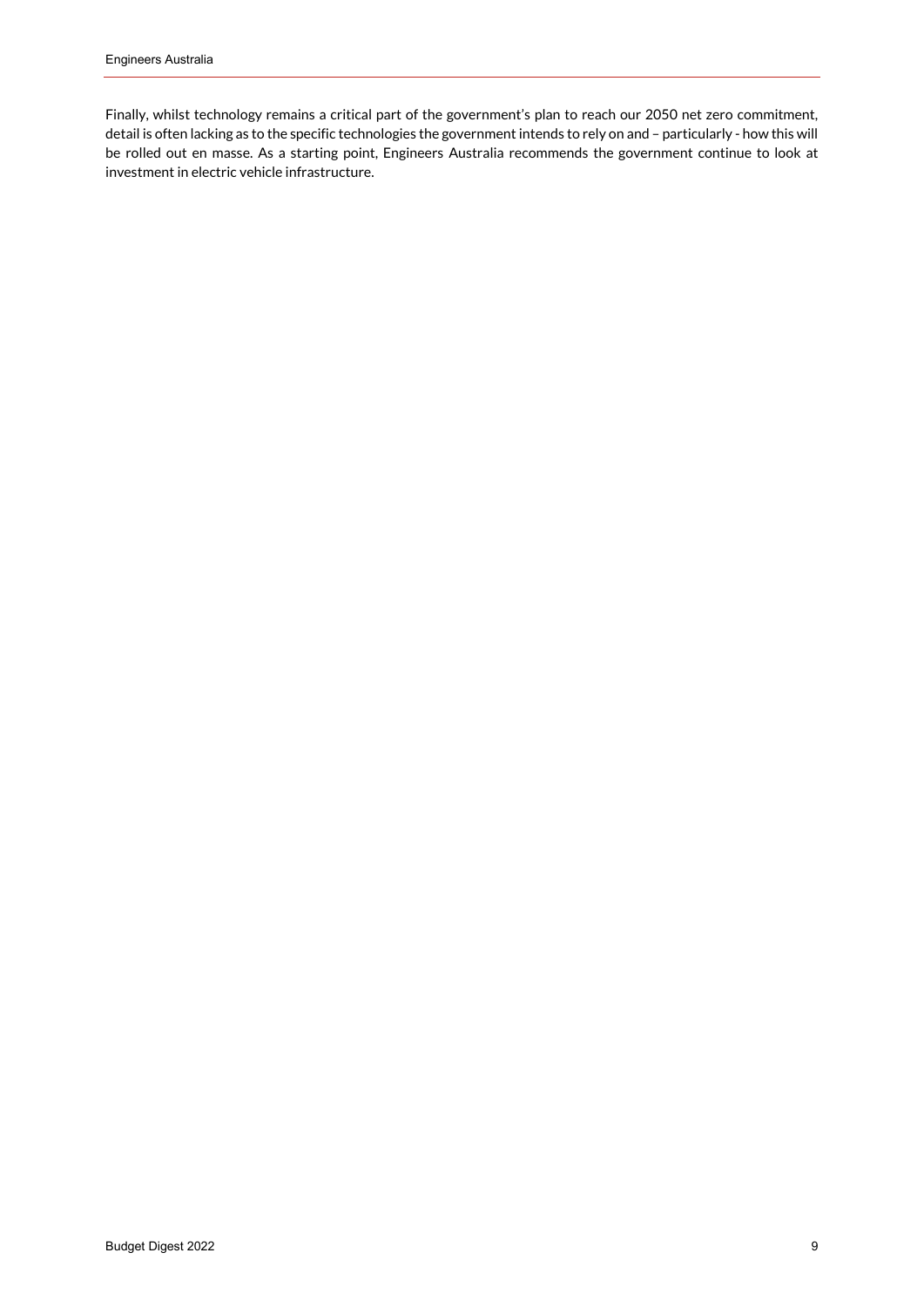## **5.0 Concluding remarks**

Whilst the 2022-23 budget has been chalked up as an election budget, it remains significant for the engineering profession and Australian communities. The recommendations made by Engineers Australia that have been implemented is encouraging and we look forward to collaborating with government to build on this success.

There are several issues that were not engaged with which will only become more pressing. The engineering skills shortage will reduce the government's capacity to deliver on their promises around infrastructure and defence. Productivity in both industries requires a concentration on addressing the engineering skills shortage.

In the area of climate change, this was the other vital area which was not engaged to a sufficient degree. Engineers Australia calls for a long-term vision and investment in this space to meet our 2050 targets. Committing to a 2030 abatement target should be part of this vision which would benefit both businesses and the wider community.

Increased focus on vocational training is highly commendable. However, without a pipeline of engineering professionals to meet even existing demand, projects are at risk as too are the jobs for those with vocational training. Engineers Australia welcomes the opportunity to continue our dialogue with our partners in government to help resolve this skills gap.